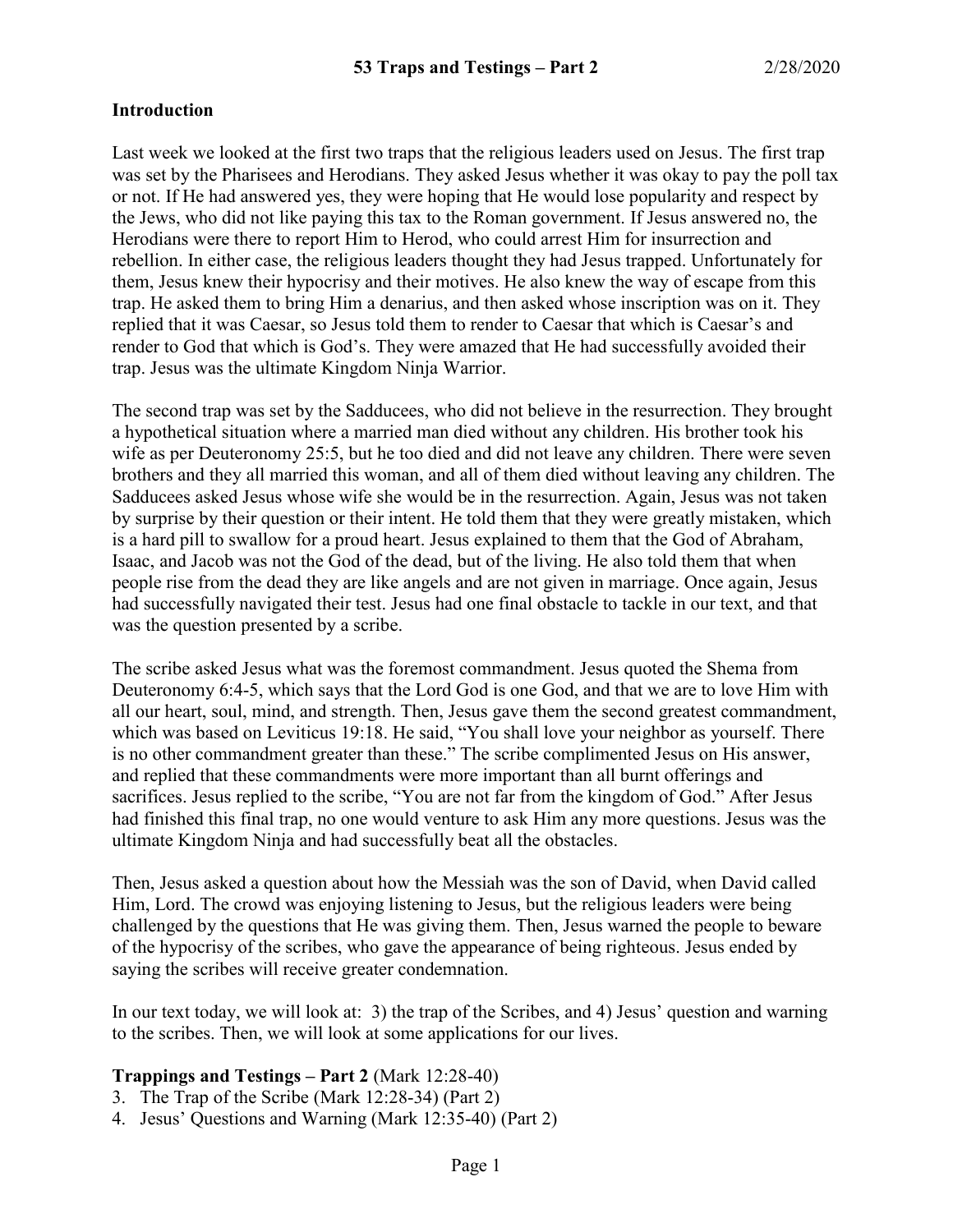(Mark 12:28-34) "One of the scribes came and heard them arguing, and recognizing that He had answered them well, asked Him, "What commandment is the foremost of all?"  $\{29\}$ Jesus answered, "The foremost is, 'HEAR, O ISRAEL! THE LORD OUR GOD IS ONE LORD; {30} AND YOU SHALL LOVE THE LORD YOUR GOD WITH ALL YOUR HEART, AND WITH ALL YOUR SOUL, AND WITH ALL YOUR MIND, AND WITH ALL YOUR STRENGTH.' {31} "The second is this, 'YOU SHALL LOVE YOUR NEIGHBOR AS YOURSELF.' There is no other commandment greater than these." {32} The scribe said to Him, "Right, Teacher; You have truly stated that HE IS ONE, AND THERE IS NO ONE ELSE BESIDES HIM; {33} AND TO LOVE HIM WITH ALL THE HEART AND WITH ALL THE UNDERSTANDING AND WITH ALL THE STRENGTH, AND TO LOVE ONE'S NEIGHBOR AS HIMSELF, is much more than all burnt offerings and sacrifices." {34} When Jesus saw that he had answered intelligently, He said to him, "You are not far from the kingdom of God." After that, no one would venture to ask Him any more questions."

(Mark 12:35-40) "And Jesus *began* to say, as He taught in the temple, "How *is it that* the scribes say that the Christ is the son of David? {36} "David himself said in the Holy Spirit, 'THE LORD SAID TO MY LORD, "SIT AT MY RIGHT HAND, UNTIL I PUT YOUR ENEMIES BENEATH YOUR FEET."' {37} "David himself calls Him 'Lord'; so in what sense is He his son?" And the large crowd enjoyed listening to Him. {38} In His teaching He was saying: "Beware of the scribes who like to walk around in long robes, and *like* respectful greetings in the market places, {39} and chief seats in the synagogues and places of honor at banquets, {40} who devour widows' houses, and for appearance's sake offer long prayers; these will receive greater condemnation."

# **3. The Trap of the Scribe (Mark 12:28-40)**

One of the scribes came and heard them arguing, and recognizing that Jesus had answered the Pharisees and Herodians, and the Sadducees well, he asked Jesus a question. It appears that all of this was one continuous sequence of events. However, in Matthew's account we find out that after Jesus had answered the first two questions, they gathered themselves together. This is the Sanhedrin Council that was made up of seventy Pharisees and Sadducees. This was like halftime at a football game. They went into the locker room and decided what game plan they were going to come out with for the second half. Only in this case, there was only going to be one more question asked of Jesus.

(Mark 12:28) "One of the scribes came and heard them arguing, and recognizing that He had answered them well, asked Him, "What commandment is the foremost of all?"

(Matt 22:34) "But when the Pharisees heard that Jesus had silenced the Sadducees, they gathered themselves together."

### **a. The Question**

One of the scribes either stepped forward or was appointed by them to ask Jesus the next question. Mark records that he recognized that Jesus had answered the previous questions well, and at the end of their dialogue, Jesus said, "You are not far from the kingdom of God." This scribe might have been secretly searching and considering Jesus as the Messiah, and wanted to ask Jesus this question for himself.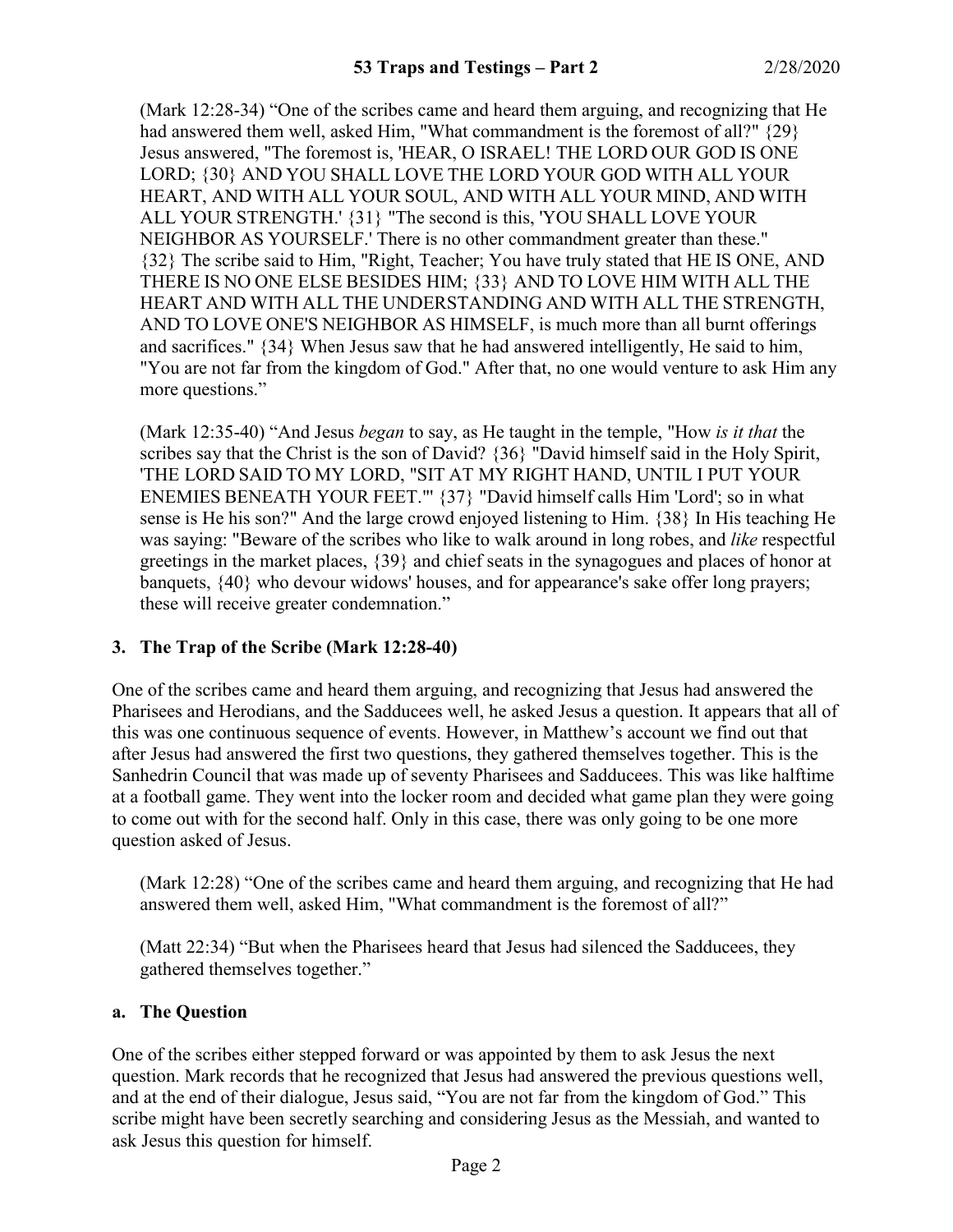(Mark 12:28) "One of the scribes came and heard them arguing, and recognizing that He had answered them well, asked Him, "What commandment is the foremost of all?"

The scribe asked Jesus what commandment is the foremost of all? I think it is a very important and relevant question to ask. When I played professional golf, I focused on the most important aspects of the game. David Pelz, a NASA research scientist who turned his analytical skills into a study of gold, stated that forty-three percent of a golfer's ability to score was putting. Twentyfive percent of a golfer's ability to score was his driving. A golfer's wedge play accounted for another eleven percent. So, nearly eighty percent of a person's ability to score well was in these three clubs. If a person spent a lot of time practicing long irons, which only account for two percent of a person's ability to score, he would be wasting his time. It is better to concentrate on the most important things that will be most profitable.

In the business world, it is easy to spend time on things that do not bring in additional income. Good businessmen focus on the most important parts of the business. We call these strategic priorities.

Jesus had spoken of the most important things to focus on. He told the scribes and Pharisees in Matthew 23:23 that they tithed mint and dill and cumin, but had neglected the weightier provisions of the law, like justice and mercy and faithfulness.

(Matt 23:23) "Woe to you, scribes and Pharisees, hypocrites! For you tithe mint and dill and cummin, and have neglected the weightier provisions of the law: justice and mercy and faithfulness; but these are the things you should have done without neglecting the others."

The Apostle Paul had also prioritized some things. In 1 Corinthians 13, he taught about the importance of love. He said that it was more important than the gifts. He ended by saying that faith, hope, and love exist, but the greatest of these is love.

(1 Cor 13:13) "But now faith, hope, love, abide these three; but the greatest of these is love."

The apostles were faced with a problem in Acts 6. The Greek widows were being overlooked in the serving of food. Rather than do this work themselves, they appointed seven men to do this so that they could spend their time in prayer and the ministry of the word. Those were priorities for them. Our time with the Father in prayer and in the word should be a priority for us. This scribe asked Jesus what was the foremost or most important commandment. I think it was a great question.

(Acts 6:4) "But we will devote ourselves to prayer and to the ministry of the word."

### **b. The Goal**

Why did the Sanhedrin Council want the scribe to ask this particular question? This was another trap, so what was the purpose of this trap? For both the Pharisees and Sadducees, the Shema in Deuteronomy 6 was the most important law given. If Jesus did not give this particular answer, He could be discredited by all the Jews. Furthermore, these religious leaders felt that they could then turn Him over to the civil authorities as a new sect leader and threat to Caesar. Their goal was to destroy Jesus. We saw in Mark 11:18 that this was their clear intention.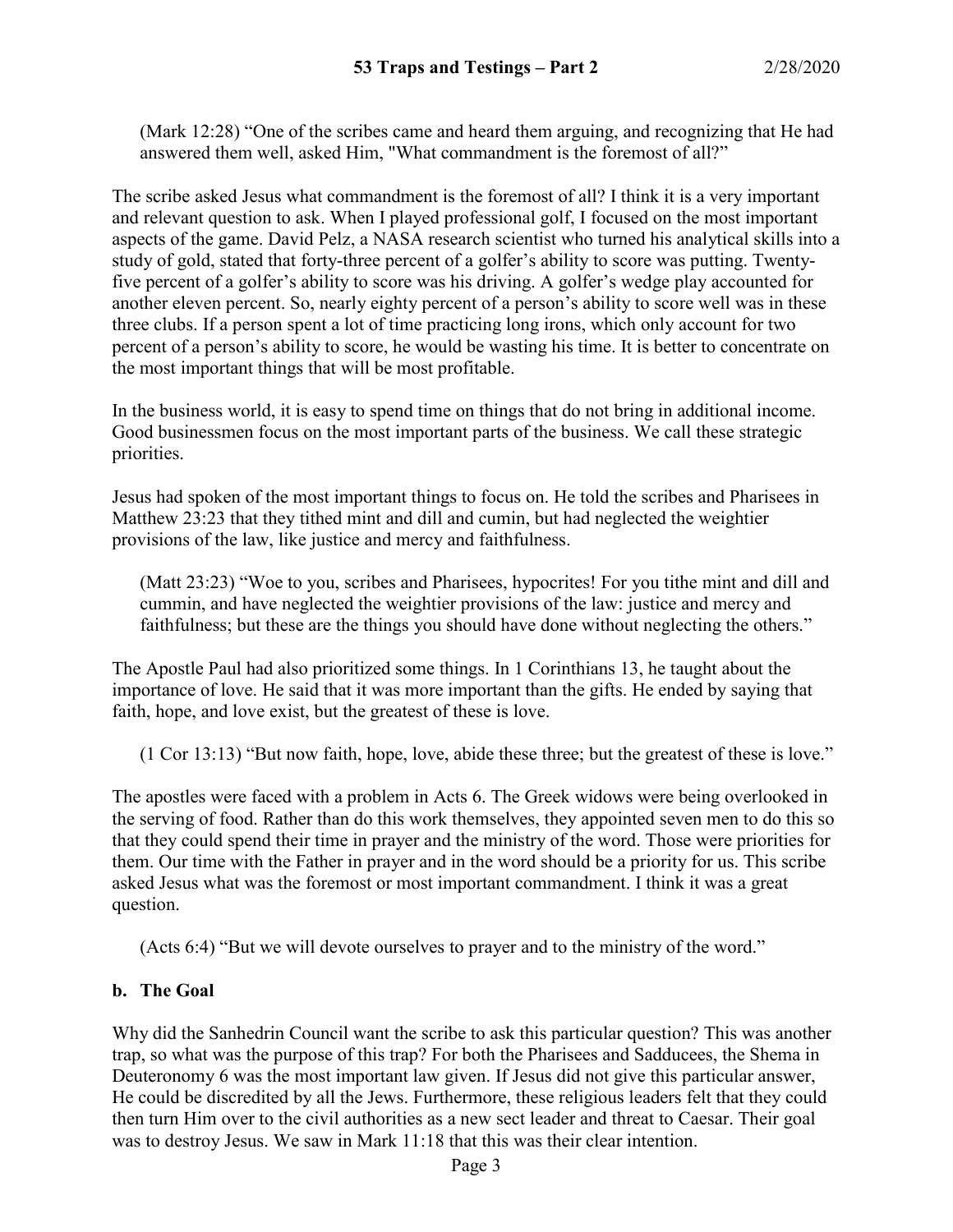(Mark 11:18) "The chief priests and the scribes heard *this,* and *began* seeking how to destroy Him; for they were afraid of Him, for the whole crowd was astonished at His teaching."

### **c. Jesus' Answer**

Jesus answered, the "protos" (Strong's G4413) is… Protos is the Greek word for first or chief. The root word is "pro," (Strong's G4253) which means before. The chief commandment, the foremost commandment, the greatest commandment, the commandment that comes before all other commandments is to love the Lord your God with all your heart, and with all your soul, and with all your mind, and with all your strength.

(Mark 12:29-30) "Jesus answered, "The foremost is, 'HEAR, O ISRAEL! THE LORD OUR GOD IS ONE LORD; {30} AND YOU SHALL LOVE THE LORD YOUR GOD WITH ALL YOUR HEART, AND WITH ALL YOUR SOUL, AND WITH ALL YOUR MIND, AND WITH ALL YOUR STRENGTH.'"

Jesus quoted from Deuteronomy 6:4-5, which says, "Hear, O Israel! The Lord is our God, the Lord is one! You shall love the Lord your God with all your heart and with all your soul and with all your might." There is a slight difference in what Jesus said and the verse in Deuteronomy. Jesus said that we will love the Lord with our heart, soul, mind, and strength. In Deuteronomy, we are told to love the Lord with all our heart, soul, and might. The word mind is not given in Deuteronomy. There are those that believe in a dichotomy, meaning that we have a body and a soul or spirit, and that the soul and spirit are used interchangeably. There are those that believe in a trichotomy, meaning that we have a body, soul, and spirit. There are scriptures that would back up both views. I happen to believe in a body, soul, and spirit. I believe that our soul is comprised of our mind, emotion, and will. I believe that our spirit is our ability to connect with God. I believe that when Adam and Eve sinned, they were dead spiritually. They still had a mind and emotion and will, so I don't think their soul and spirit were the same. This view is strongly supported by Paul's prayer for the Thessalonians, where he prayed, "Now may the God of peace Himself sanctify you entirely; and may your spirit and soul and body be preserved complete, without blame at the coming of our Lord Jesus Christ."

(Deut 6:4-5) "Hear, O Israel! The LORD is our God, the LORD is one! {5} You shall love the LORD your God with all your heart and with all your soul and with all your might."

(1 Thess 5:23) "Now may the God of peace Himself sanctify you entirely; and may your spirit and soul and body be preserved complete, without blame at the coming of our Lord Jesus Christ."

This doctrine is not an essential doctrine. It is not something to argue about, but a healthy discussion is okay. I have friends in ministry on both sides of this. I do want to make a very important point about this passage. No matter what you believe about a dichotomy or trichotomy, everyone agrees that the main point is that we must love God with our whole being, with everything within us. We must love God with our minds. We must use our minds in our love and worship of God. We must worship with our heart and emotions. We are to love and worship God with our bodies. We bow down in reverence. We lift our hands in praise to Him. We lift our voices in praise and worship. We love and worship God with our entire being. That is the first and foremost commandment.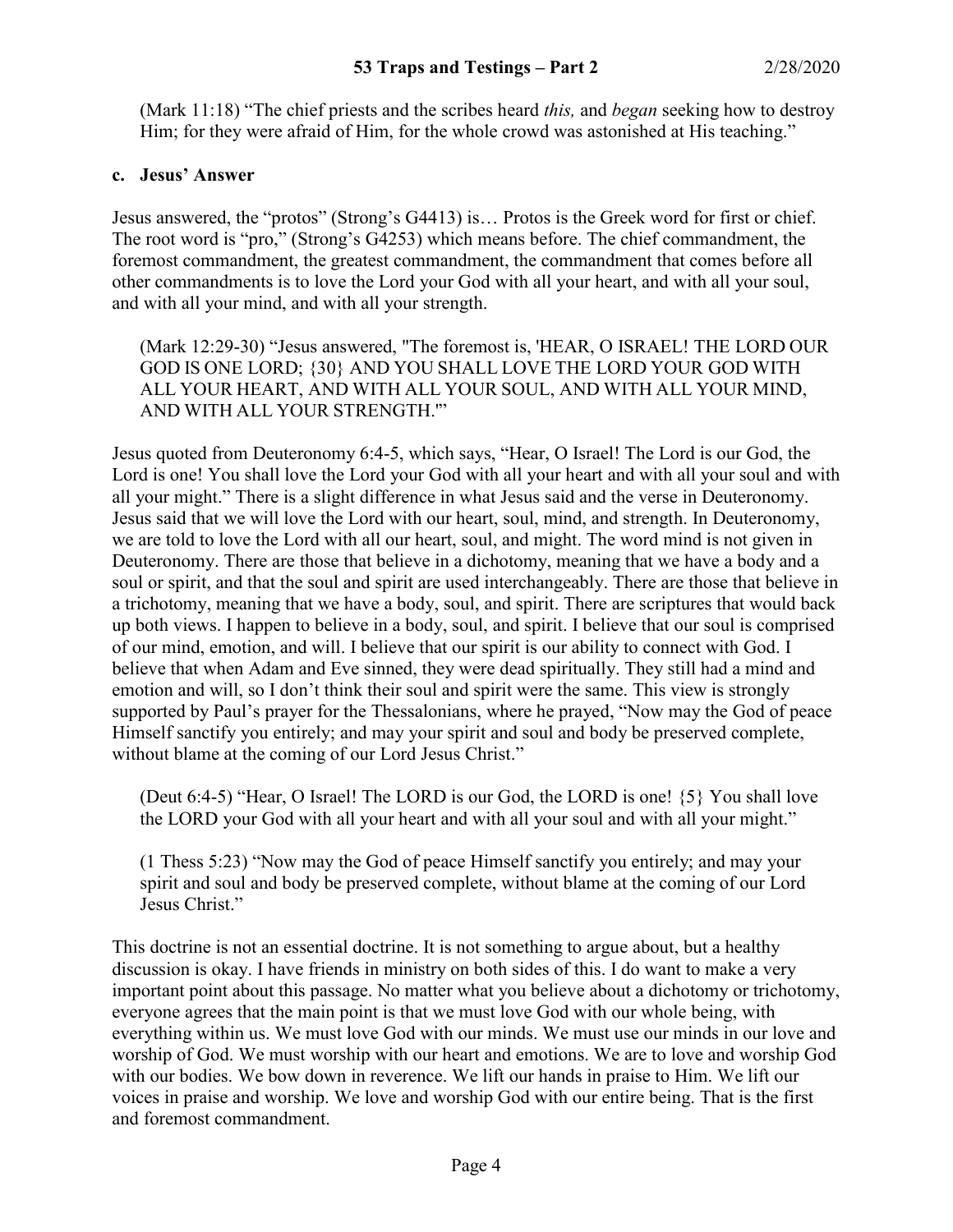In 1995, I was praying about my wife's upcoming birthday. I wanted to know if the Lord had a word of encouragement for her. The Lord gave me a word for me instead. He told me that this was the last page of this chapter of my life. I knew what that meant. I had just won the Tallahassee Open that year and we thought we would be playing golf for many more years, and would probably play on the Senior Tour one day. I clearly understood that 1996 would be my last year playing golf. God had something else for me to do. So, I began to ask God to show me what He had in mind, and He did exactly that. He told me to plant a church, and He gave me the vision for the church. The vision for the church was that we were to be a people that loved God with all of our heart and a church that loved our neighbor as ourselves. It was to be a relational church. I made it pretty simple and called it the ABC's of the church. We were to love our Abba (A) Father, our Brothers (B) and sisters, and we were to reach out in love to those that did not know God, the Great Commission (C). In every church that I have planted, I have kept that vision. I believe that there is not a single thing that is more important than loving God with all of our heart. I try and encourage people to spend time with the Father. I encourage people to read their Bibles. I encourage people to pray. I encourage people to worship. I encourage people to obey God. I encourage people to honor God with their tithes and offerings. I encourage people to love God with all of their heart. If at the end of my ministry I have helped people love God more, then I will have carried out the Father's instructions to me.

The vision of the Connection Church of Albuquerque is to connect people with God and with one another. How do we connect with God and with one another? We connect through a loving relationship with one another, a love relationship with God, and a love relationship with one another. My goal in worship is to help people connect with God. My goal in teaching is out of 1 Timothy 1:5. Paul wrote, "The goal of our instruction is love from a pure heart, a good conscience and a sincere faith." I did a seven-part series on that verse one year, but the goal of my teaching for the past sixteen years has been love. I want people to love God and love one another more. I also want to help people with relational skills so that they can love one another and have better connections. That is what we are about at the Connection Church.

Some churches have mission statements about making disciples, which is good, but that is not the greatest commandment. Some have purpose statements. Some have catchy phrases that sound good. Vision is who you are and mission is what you are going to do. In Revelations 2:4, God told the church at Ephesus that they had left their first love. They were doing good things, but they had left the first commandment. The things that we do should flow out of our love for God. God told them to do the deeds they did at first, the things that demonstrated their love for Him. I believe the vision of a church is critical. We must be a church that loves God with all our heart and loves others as ourselves. That is why we are the Connection Church – connecting people with God and one another.

Jesus went on to say, "The second is this, "'You shall love your neighbor as yourself.' There is no other commandment greater than these." He was quoting the last part of Leviticus 19:18, where the Lord said, "but you shall love your neighbor as yourself; I am the Lord."

(Mark 12:31) "The second is this, 'YOU SHALL LOVE YOUR NEIGHBOR AS YOURSELF.' There is no other commandment greater than these."

(Lev 19:18) "You shall not take vengeance, nor bear any grudge against the sons of your people, but you shall love your neighbor as yourself; I am the LORD."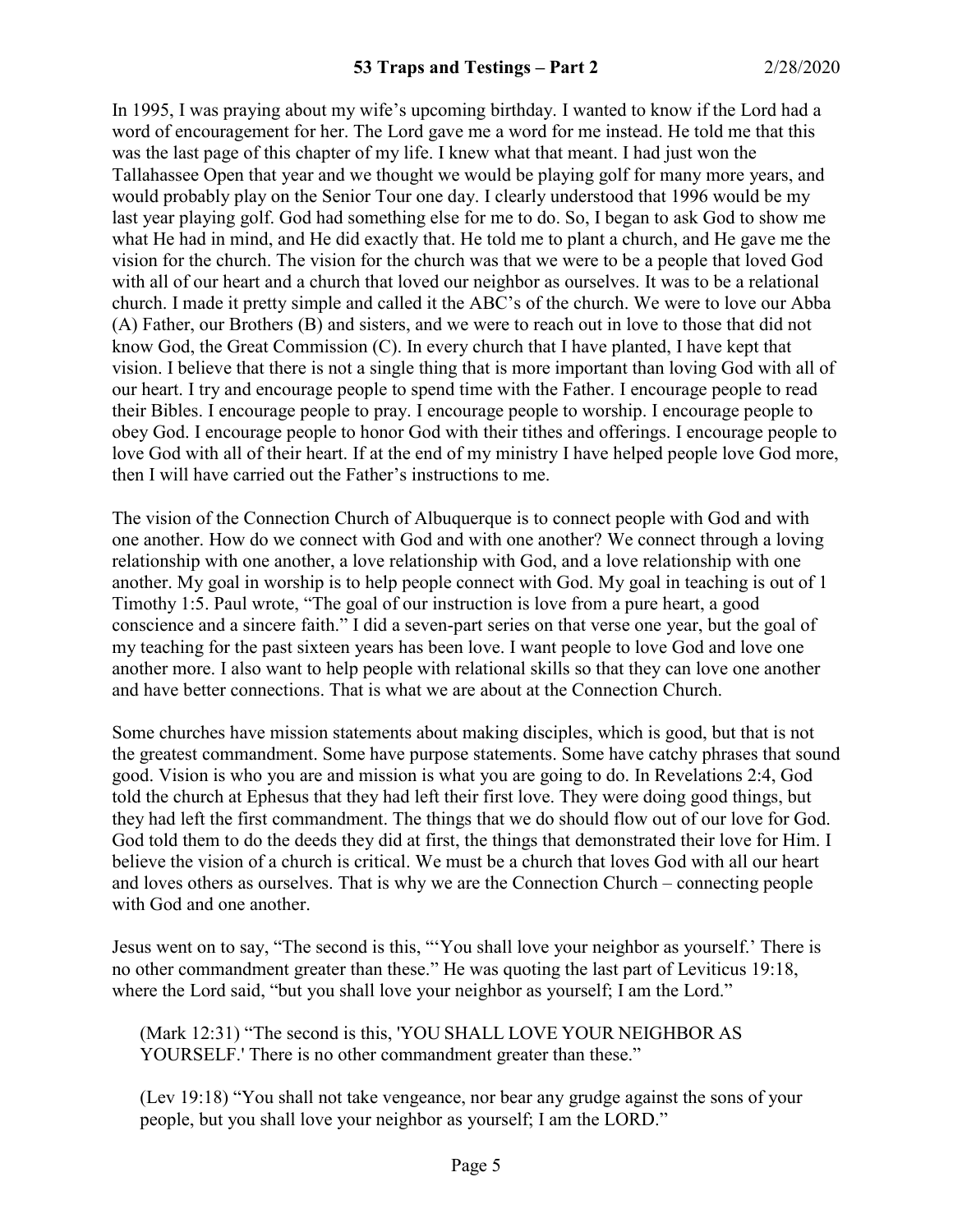In Matthew's parallel account, he recorded that Jesus said, "On these two commandments depend the whole Law and the Prophets." The Ten Commandments can be broken down into commandments about our relationship with God, and our relationship with other people. If we love God and we love people, we will have no problem keeping the Ten Commandments.

(Matt 22:40) "On these two commandments depend the whole Law and the Prophets."

When the scribe heard Jesus' answer, he replied, "Right, Teacher; You have truly stated that He is one, and there is no one else besides Him; and to love Him with all the heart and with all the understanding and with all the strength, and to love one's neighbor as himself is much more than all burnt offerings and sacrifices." He acknowledged that Jesus had answered the question correctly, and He affirmed what Jesus taught.

(Mark 12:32-33) "The scribe said to Him, "Right, Teacher; You have truly stated that HE IS ONE, AND THERE IS NO ONE ELSE BESIDES HIM; {33} AND TO LOVE HIM WITH ALL THE HEART AND WITH ALL THE UNDERSTANDING AND WITH ALL THE STRENGTH, AND TO LOVE ONE'S NEIGHBOR AS HIMSELF, is much more than all burnt offerings and sacrifices."

It is difficult for proud people to acknowledge that other people are right. This scribe displayed some humility and Jesus responded accordingly. Jesus said to him, "You are not far from the kingdom of God." Jesus saw that the scribe understood the greatest commandments and had answered intelligently, and He also saw the humility and respect that this scribe showed.

(Mark 12:32-34) "The scribe said to Him, "Right, Teacher; You have truly stated that HE IS ONE, AND THERE IS NO ONE ELSE BESIDES HIM; {33} AND TO LOVE HIM WITH ALL THE HEART AND WITH ALL THE UNDERSTANDING AND WITH ALL THE STRENGTH, AND TO LOVE ONE'S NEIGHBOR AS HIMSELF, is much more than all burnt offerings and sacrifices." {34} When Jesus saw that he had answered intelligently, He said to him, "You are not far from the kingdom of God." After that, no one would venture to ask Him any more questions."

In Mark 10 Jesus had taught His disciples that the kingdom of God belongs to such as these, referring to children. He said if anyone does not receive the kingdom of God like a child will not enter it at all. This scribe was displaying the humility and teachability of a child, and Jesus said that he was not far from the kingdom of God.

(Mark 10:14-15) "But when Jesus saw this, He was indignant and said to them, "Permit the children to come to Me; do not hinder them; for the kingdom of God belongs to such as these. {15} Truly I say to you, whoever does not receive the kingdom of God like a child will not enter it *at all.*"

This was the third and final test and trap that the religious leaders had set for Jesus. He had navigated all three of them correctly. "After that, no one would venture to ask Him any more questions." They had meant to trap Him, cause Him to stumble, to lose favor with the people, and incriminate Himself. Instead, Jesus had turned the tables on them. Their traps did not catch Him. Instead, they were the ones that looked ignorant, foolish, and trapped by their own misunderstanding of the Scriptures. Instead of losing favor with the people, the crowds were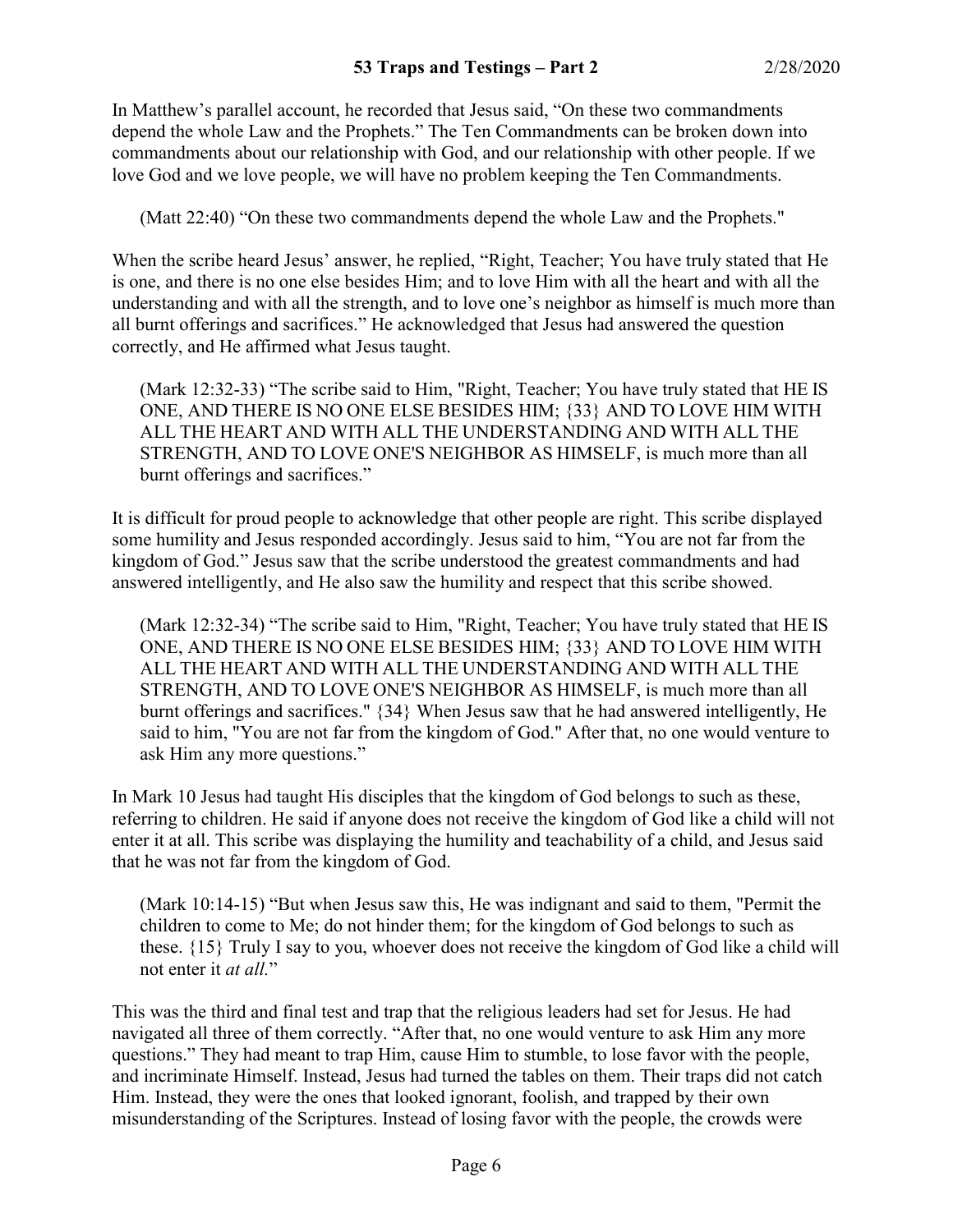amazed and had enjoyed listening to Him. Therefore, they did not venture to ask Him any more questions.

# **4. Jesus' Questions and Warning (Mark 12:35-40)**

### **a. Jesus' Questions**

It was now Jesus' turn to ask some questions. The first question that He asked was, "How is it that the scribes say that the Christ is the Son of David?" Then, He added some further information about the question. He quoted David who said in the Holy Spirit, "The Lord said to my Lord, 'Sit at my right hand, until I put your enemies beneath your feet.'" Then, He continued, "David himself calls Him 'Lord'; so in what sense is He his son?" Jesus was making the point that the Messiah would come through the lineage of David, but the Messiah was Lord.

(Mark 12:35-37) "And Jesus *began* to say, as He taught in the temple, "How *is it that* the scribes say that the Christ is the son of David? {36} "David himself said in the Holy Spirit, 'THE LORD SAID TO MY LORD, "SIT AT MY RIGHT HAND, UNTIL I PUT YOUR ENEMIES BENEATH YOUR FEET."' {37} "David himself calls Him 'Lord'; so in what sense is He his son?" And the large crowd enjoyed listening to Him."

David called the Messiah, Lord. Since Jesus was a descendant of David, and He was being called Lord, were the scribes, Pharisees, Sadducees, and other people going to accept the testimony of John, that Jesus is the Messiah, and that He is Lord. Throughout Jesus's ministry He has been demonstrating that He is Lord. He has the authority to forgive sins. He has the authority to heal. He has the authority to cast out demons. He has the authority to raise people from the dead. He is the Lord of the Sabbath. He even has the authority to cleanse the temple. Are they going to acknowledge that Jesus is the Messiah and that He is Lord?

# **b. Jesus' Warning**

Then, Jesus gave a warning about the scribes. He said, "Beware of the scribes who like to walk around in long robes, and like respectful greetings in the market places, and chief seats in the synagogues and places of honor at banquets, who devour widow's houses, and for appearance's sake offer long prayers." Jesus is speaking of the pride and hypocrisy of the scribes.

(Mark 12:38-40) "In His teaching He was saying: "Beware of the scribes who like to walk around in long robes, and *like* respectful greetings in the market places, {39} and chief seats in the synagogues and places of honor at banquets, {40} who devour widows' houses, and for appearance's sake offer long prayers; these will receive greater condemnation."

The pride was evident by their dress, their respectful greetings, their chief seats, and places of honor. This was not what Jesus taught His disciples. He taught them to humble themselves and take the last seat. He taught them to be servants. He taught them to avoid titles, and trying to honor themselves. At the last church that I pastored, Karen and I parked in the parking space that was furthest from our building. We wanted to give the best parking places to visitors, elderly, and our members. Inside the building, the swamp cooler put out lots of air on certain spots, and no one wanted to sit in those spots. People also did not want to sit in the front row. So, we sat either in the spot where the air blew, or in the front row. We tried to leave the best seats for others.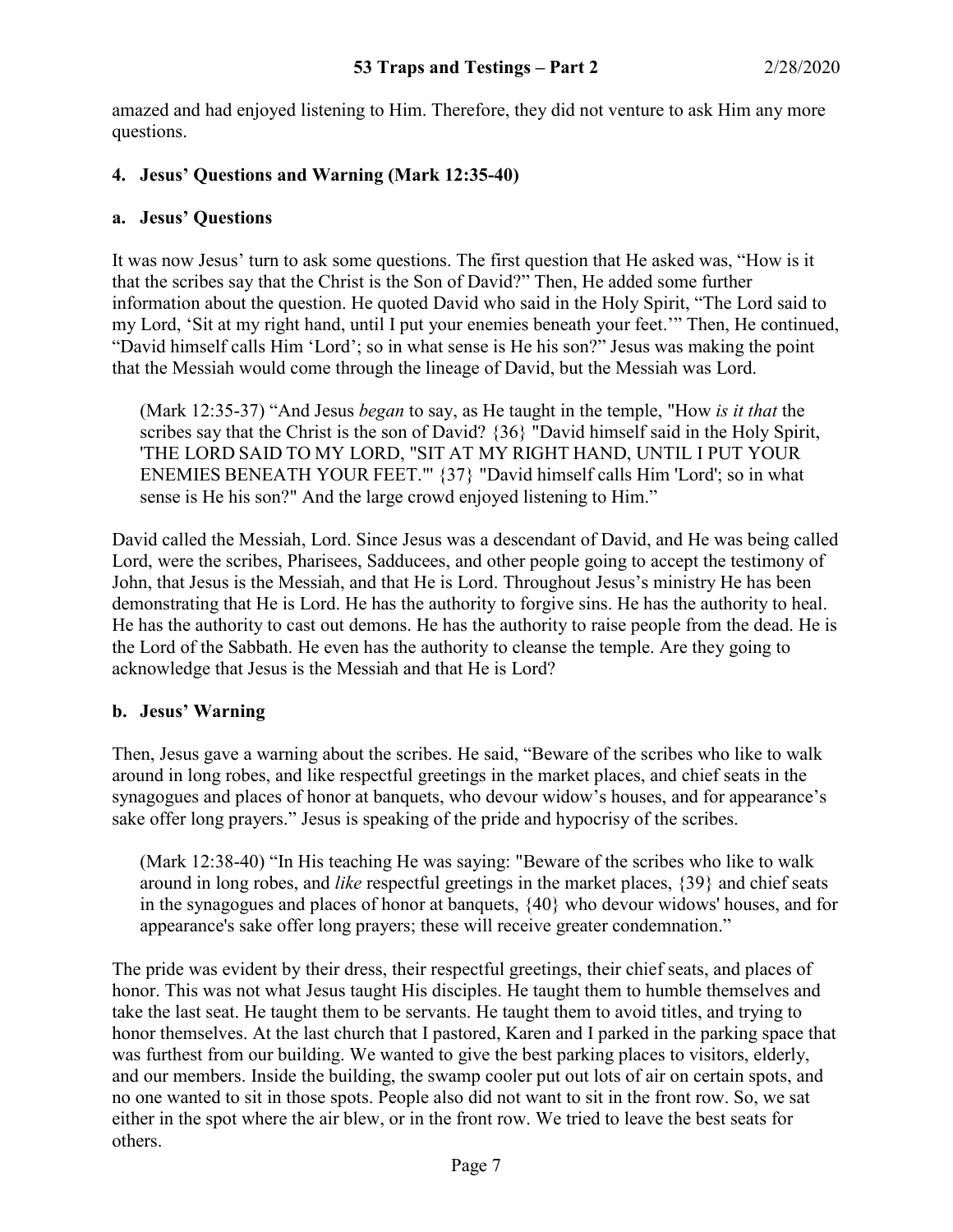Jesus also spoke of their hypocrisy. Instead of taking care of widows, they were taking advantage of them. Instead of praying with humility and contriteness, their prayers were only to make themselves look righteous. They were righteous on the outside, but inwardly they were full of evil. In Matthew's account (Matthew 23) we read of eight woes that Jesus issued to the scribes and religious leaders.

Jesus finished by saying that these scribes would receive greater condemnation. This is a reference to the judgment. All of us will one day stand before God and give account. The judgment will be greater and more severe for these religious leaders.

### **Conclusion and Applications**

Jesus ended by speaking about a greater condemnation for these religious leaders. The scriptures are very clear that when we die physically, our souls continue to exist. There will be a day that everyone will stand and give account to God. These religious leaders are going to receive a greater condemnation.

Jesus also asked the question about why David called the Son of David, Lord. He was giving the religious leaders a choice. Were they going to accept Jesus as the Messiah or were they going to reject Him.

Jesus was asked the question about the foremost commandment. He responded that it is to love God with all our heart, mind, soul, and strength. Loving God begins with believing that Jesus died for our sins and was raised from the dead, and confessing Him as Lord. When we enter into that relationship with God, God forgives us of our sins, and we do not come into judgment. Jesus said in John 5:24, "he who hears My word, and believes Him who sent Me, has eternal life, and does not come into judgment, but has passed out of death into life." This morning, if you would like to receive Christ into your life, I encourage you to pray with me. "Jesus, I do believe that You are the Messiah, and that you died for our sins and were raised from the dead. Please come into my life and forgive me of my sins. I give You my life and confess You as my Lord. I pray this in Jesus' name.

(John 5:24) "Truly, truly, I say to you, he who hears My word, and believes Him who sent Me, has eternal life, and does not come into judgment, but has passed out of death into life."

Jesus also said the greatest command is to love God. The great news is that in 1 John 4 we are told that everyone that loves is born of God and knows God. Those that do not love do not know God. When we confess Jesus as Lord, and He comes into our lives, He puts a supernatural agape love in us. He gives us the ability to love Him and love others with this perfect love. It is not automatic; but it is possible. We have a responsibility in loving God and loving people. We must spend time with the Lord. We must spend time reading His word and praying. We must spend time worshiping Him. We also must spend time with the body of Christ, His church. If you do not have a church home and would like to connect with us, we would welcome you into this church family.

(1 John 4:7-8) "Beloved, let us love one another, for love is from God; and everyone who loves is born of God and knows God. {8} The one who does not love does not know God, for God is love."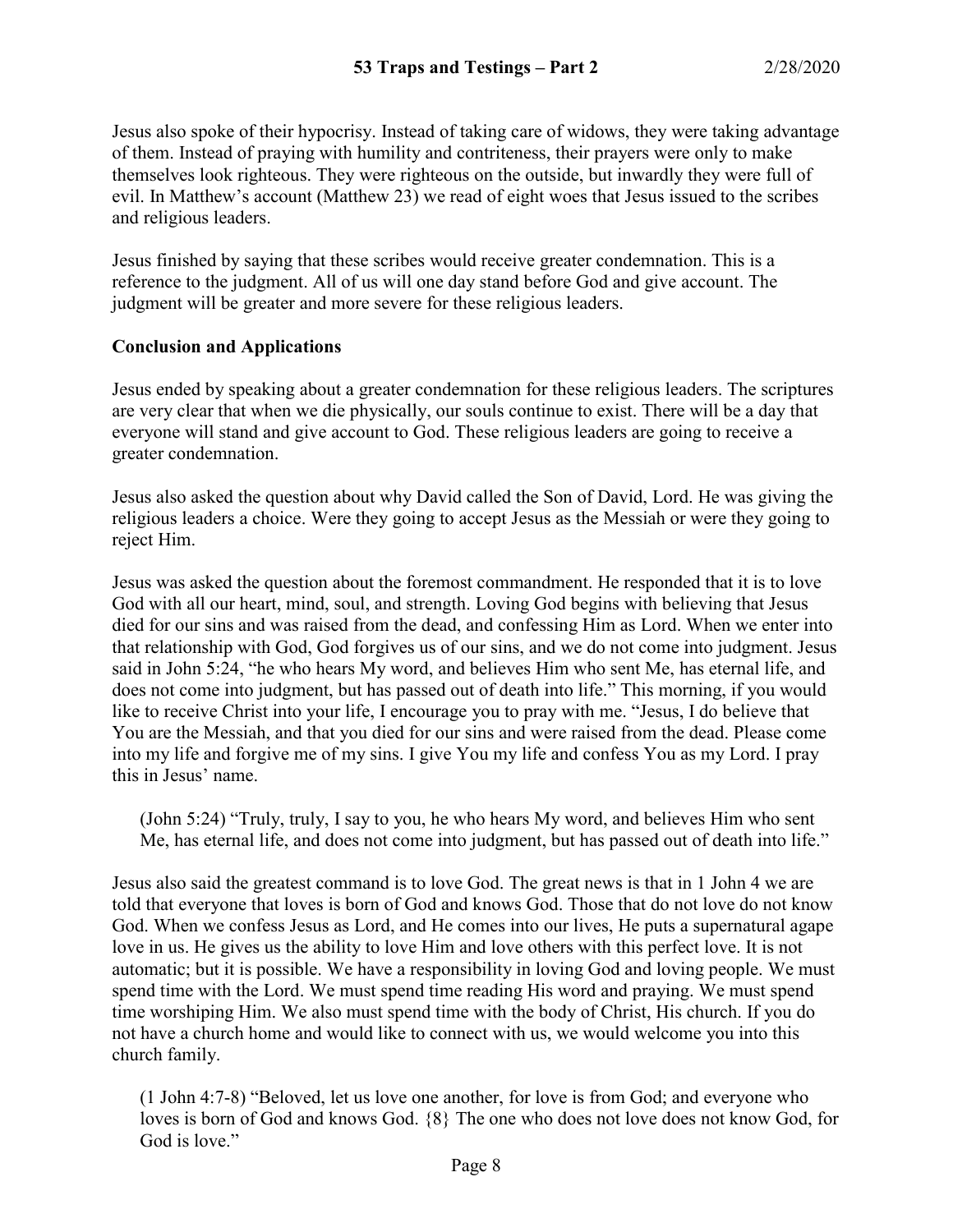Closing prayer